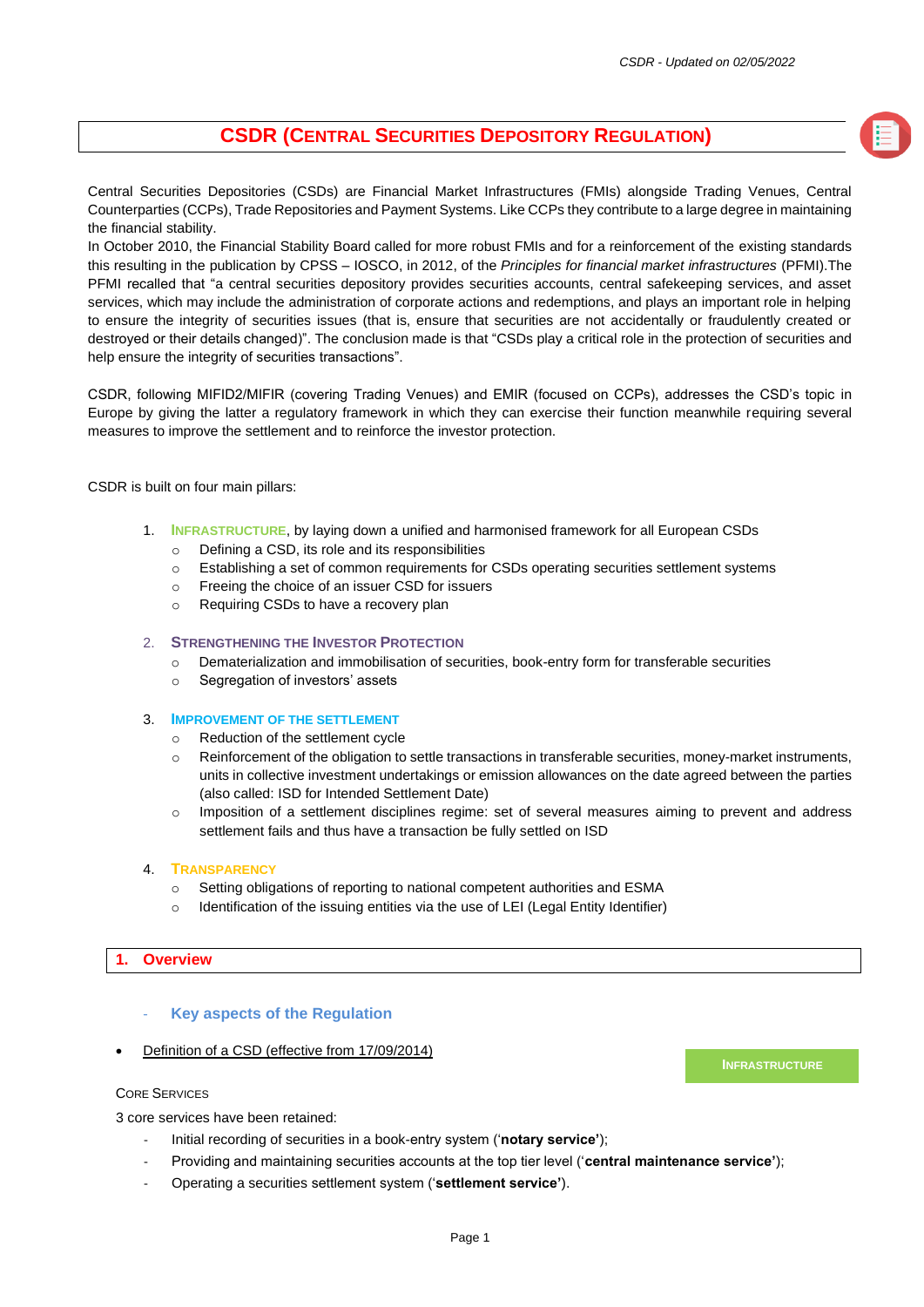#### DEFINITION OF A CSD

A CSD is legal person that operates a securities settlement system and provides at least one other core service.

#### ISSUER / INVESTOR CSD – INTERNATIONAL CSD

In application of the CSDR's definition of a CSD, international CSDs (also called ICSDs), namely EOC Bank and Clearstream Banking Luxembourg, are CSDs since they operate a SSS and provide the central maintenance service.

If the level 1 of CSDR refers only to "CSD", the level 2, made of delegated regulations, brings some clarification by distinguishing between Issuer CSD and Investor CSD. According to the delegated act (2017/392):

- **'issuer CSD'** means a CSD which provides the notary service or the central maintenance service in relation to a securities issue
- **'investor CSD'** means a CSD that either is a participant in the securities settlement system operated by another CSD or that uses a third party or an intermediary that is a participant in the securities settlement system operated by another CSD in relation to a securities issue

#### • General framework for CSDs (effective from 01/12/2016)

The regulation details the requirements a CSD shall comply with. They cover organisational and operational procedures as well as prudential requirements giving the business framework for CSD activities (designation of competent authorities, CSD licensing, passport of CSDs, third countries CSDs, organizational and transparency rules and CSD governance, risk mitigation, integrity of issuance, …).

#### CSD'S AGREEMENT

CSDR requires all CSDs located within the Union to obtain their agreement under CSDR (no grandfather clause for already operational CSDs). The process to obtain authorization may be long and complex depending on the size of the CSD. It is managed with the Competent authority that transmits all information to any other relevant authorities (Central Bank, other Member States authorities if needed). However, within six months from the submission of a complete application, the competent authority informs the applicant CSD whether the authorisation has been granted or not. *The register of granted CSDs is available on the ESMA website (cf.point 2 below).*

#### INTEGRITY OF THE ISSUANCE

CSD shall have appropriate rules and procedures (accounting practices, controls…) to

ensure the integrity of securities issues. Daily reconciliation measures, including cooperation with potential other entities involved in the reconciliation process (issuer, registrars, issuance agents, transfer agents, common depositories, other CSDs…) shall permit to verify that the number of securities making up a securities issue or part of it is equal to the sum of securities recorded on the securities accounts of the participants. Securities overdrafts, debit balances or securities creation shall not be allowed in a securities settlement system operated by a CSD.

#### **SEGREGATION**

CSD shall keep records and accounts to segregate in the accounts with the CSD, the securities of a participant from those of any other participant and from the CSD's own

assets. It shall also enable any participant to segregate its securities from those of its clients and offer the choice of having "omnibus account structures" or "individual client segregation". Participant of the CSD shall offer its clients at least the choice between these two structures at CSD level and inform them of the costs and risks associated with each option. The individual segregation is an obligation for citizens, residents and legal persons established in a Member State where this account structure is required.

A CSD shall not use securities that do not belong to it provided unless it has the participant's prior express consent.

#### The "T+2" settlement cycle (mainly effective as from 6 October 2014)

CSDR institutes a settlement/delivery cycle taking place a maximum of two days after the

trading date (T). It applies to transactions in transferable securities when executed on a Trading Venue (Regulated Market, MTF or OTF as defined in MIFID2/MIFIR). Harmonisation was required to be effective by 1<sup>st</sup> January 2015 with specific cases of postponement to 2016 or six months before a T2S migration. It must be noted that most of the European countries decided to anticipate the move. Thus the "big bang" took place on the  $6<sup>th</sup>$  of October 2014 for most of them. If CSDR opens the door to a potential T+1 or even T settlement cycle, all the markets went to a "T+2" cycle.

### **PROTECTION**

**INFRASTRUCTURE**

#### **SETTLEMENT**

## **PROTECTION**

**TRANSPARENCY**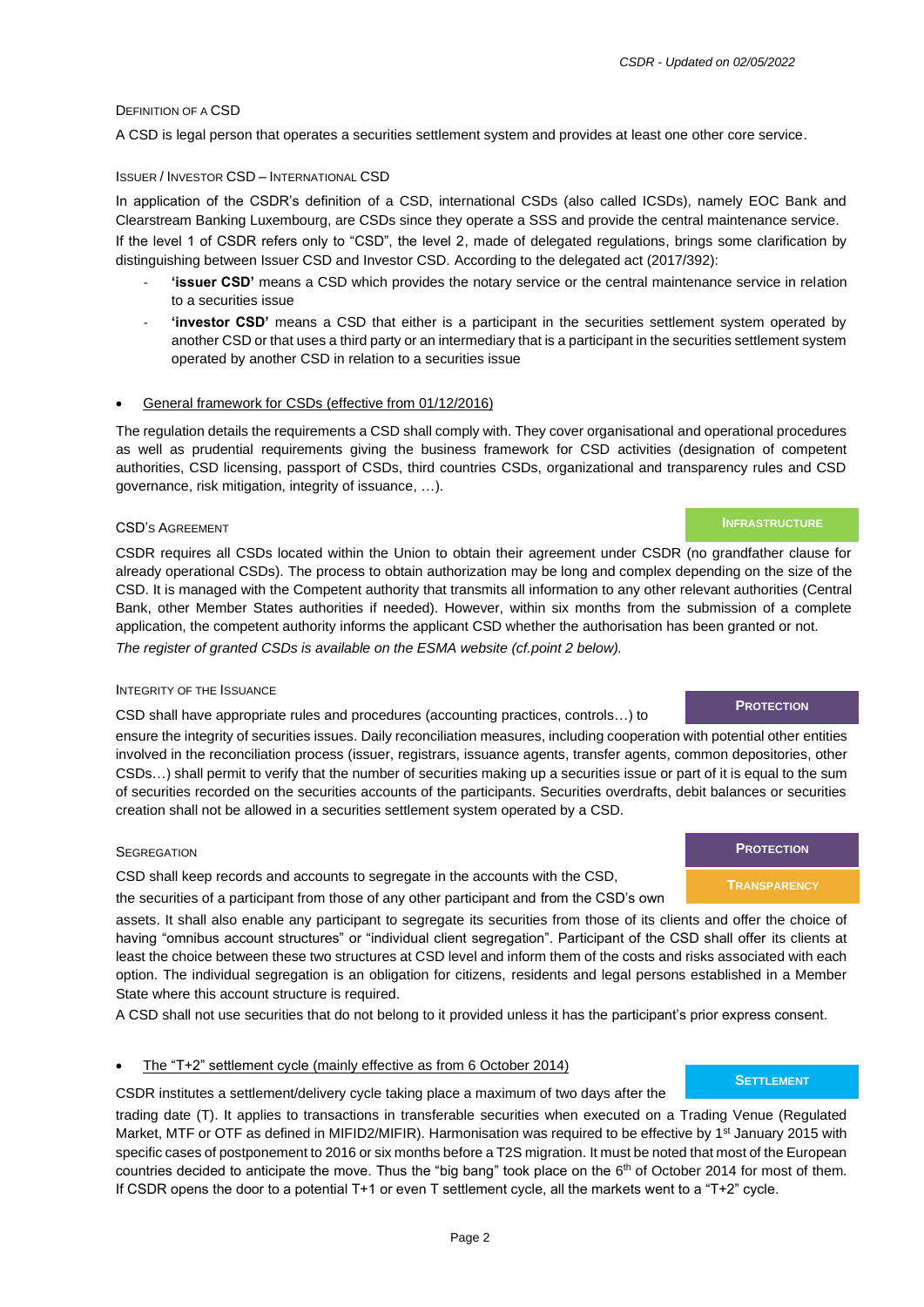Over The Counter (OTC) transactions in transferable securities are de facto not concerned by the "T+2" requirement. However, they remain submitted to the obligation to settle on the agreed Intended Settlement Date (same as for transactions in money-market instruments, units in collective investment undertakings and emission allowances).

• Dematerialization and immobilisation of securities, (as of 1<sup>st</sup> January 2023 for new issuance and 1<sup>st</sup> January 2025 for all securities)

CSDR imposes the book entry form for transferable securities admitted to trading to traded on a trading venue where the issuer is established in the Union. The objective of this requirement is two folds: firstly, to increase the efficiency of the settlement and secondly to ensure the integrity of a securities issue.

With regards to the initial book-entry recording, the regulation does not impose any form leaving the choice between immobilisation (*the act of concentrating the location of physical securities in a CSD in a way that enables subsequent transfers to be made by book entry*) or immediate dematerialisation (*where financial instruments exist only as book entry records*). It only requires the initial book-entry to be recorded by a CSD once transactions in such securities are executed on trading venues or provided as collateral. Initial recording of securities in a book-entry system also called 'notary service' is one of the core services that defines a CSD.

To be noted: the book-entry form is mandatory for new issuances as well as for transferable securities already issued. Thus, CSDR has defined two dates for the start of the obligation: 1<sup>st</sup> January 2023 for the former and 1<sup>st</sup> January 2025 for all.

#### Settlement disciplines regime (as of February 1<sup>st</sup>, 2021)

CSDR requires participant to settle transactions in transferable securities, money-market

instruments, units in collective investment undertakings and emission allowances on the intended settlement date.

In addition, and for transactions on financial instruments which are admitted to trading or traded on a trading venue or cleared by a CCP, CSDR requires CSDs to have a settlement disciplines regime in place to prevent and address settlement fails. Its coverage is wide and extends to almost all the post-trade areas. Starting at the point in time where the transaction is confirmed, it continues with the application of penalties for each failing day and ends up with a buy-in process. It might be noted that CSDs are required to provide their participants with functionalities facilitating the settlement.

#### CONFIRMATION / ALLOCATION

With a delay for settlement down to 2 days, there is a need to ensure at the earliest stage that all the necessary settlement information has been exchanged. This is the rationale for this requirement applied to the parties of the transaction. Investment firms will require their professional clients to provide them in the written allocation / written confirmation with any information needed to ease the settlement (included the identification of the accounts to be used). Moreover, it must be received on trade day (T) or under certain condition before T+1 noon.

#### PENALTIES

A matched settlement instruction that is not fully settled on ISD shall be penalized irrespective of the reason of the nonsettlement (lack of securities, lack of cash, instruction put on hold, instruction matched after the ISD,…). The penalty is applied for each day the instruction fails to settle. It is calculated at the level of the instruction, on ad valorem basis (the rate depends on the type of the financial instrument or on the currency) and using a reference price that should be the same whatever the CSD (the calculation shall be identical for all EU CSDs). The penalty paid by the failing participant to the CSD will be given back the counterparty of the former. Thus, in case of a chain of settlements, it will remain neutral for participants in the middle.

#### BUY-INS

CSDR considers that failing settlements can't remain endlessly as such, even if penalised. Therefore, CSDR institutes a mandatory buy-in process aiming to close the outstanding settlement. The buy-in shall be triggered by the buyer against the seller (meaning at the transaction level rather than the settlement level). It shall happen 4 or 7 days after ISD but up to 15 days for transactions executed on a SME Growth market (as defined in MIFID2/MIFIR). The buyer will appoint a buy-in agent to buy the missing instruments. The costs related to this purchase will be charged to the defaulter. A cash compensation procedure may be used in case the buy-in agent didn't succeed.

If the buy-in only applies when the reason of the fail is linked to the securities, it covers all failing settlements (including OTC ones) and thus goes beyond the current buy-in process triggered by CCPs against failing clearing members.

### **PROTECTION**

#### **SETTLEMENT**

### **SETTLEMENT**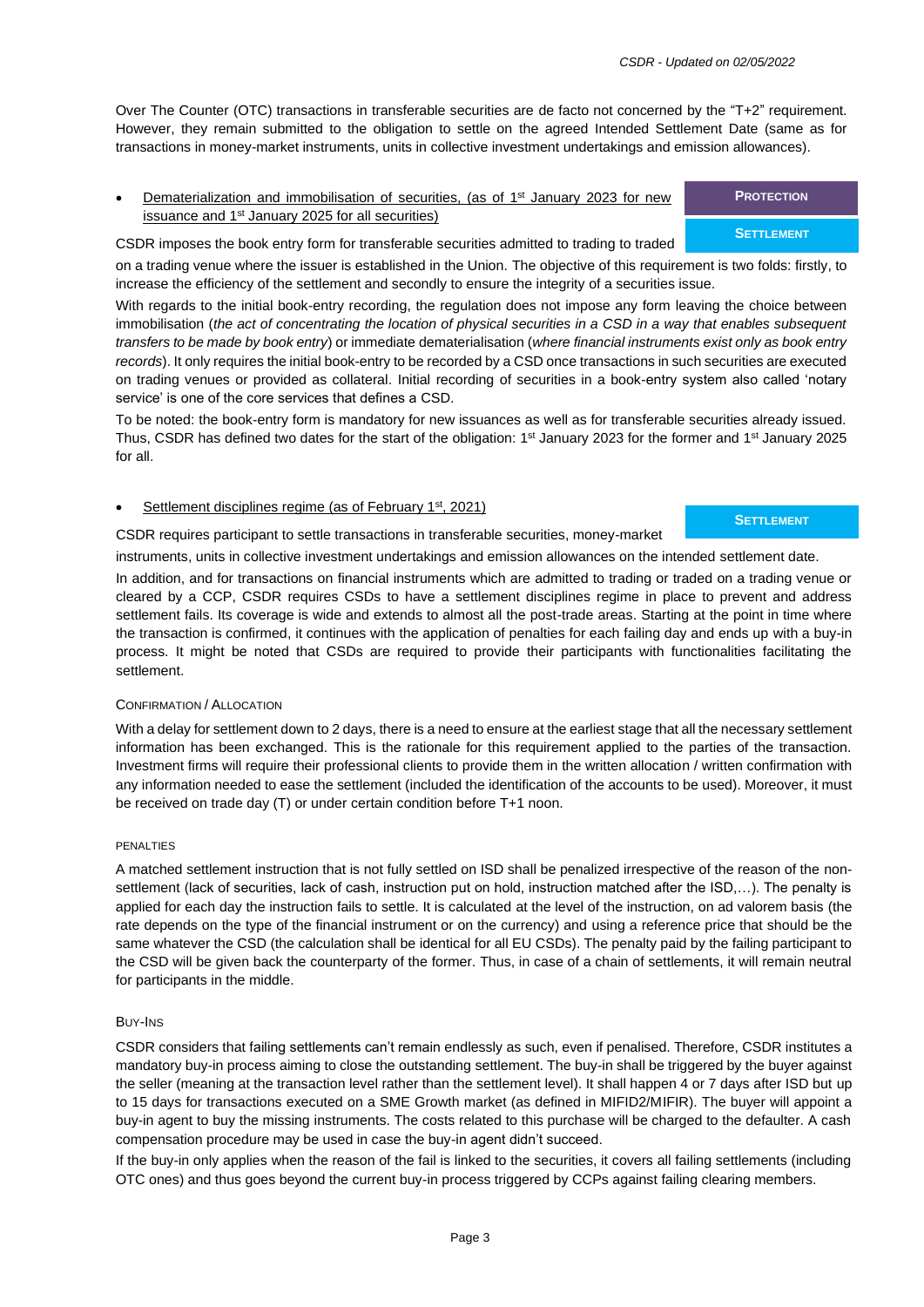**TRANSPARENCY**

#### • Reporting to competent authorities / ESMA

#### FOR CSDS (AS OF THEIR AGREEMENT)

CSDs shall publish on their website information on settlement fails (global volumes, volumes of fails to deliver and of fails to pay, rates of settlement fails, …, measures to improve settlement efficiency if needed).

In addition, they are required to provide the competent authorities with more detailed information on settlement fails. Moreover, the reporting shall include the "top 10" participants with highest rates of settlement fails during the covered period (LEI, figures in value and in volume, rates of settlement fails)

FOR CUSTODIANS: REPORTING ON INTERNALISED SETTLEMENTS (FIRST QUARTERLY REPORT DEADLINE: 12 JULY 2019)(\*)

CSDR defines "settlement internaliser" as any institution which executes transfer orders on behalf of clients or on its own account other than through a securities settlement system.

Settlement internalisers shall report to the competent authorities of their place of establishment on a quarterly basis the aggregated volume and value of all securities transactions that they settle outside securities settlement systems. This report shall be submitted within 10 working days from the end of the quarter to be reported. Competent authorities transmit the information to ESMA and inform ESMA of any potential risk resulting from that settlement activity.

The first quarterly report covers activity from April to June 2019.

*(\*) The date of July the 12th is the one of the text but may have depended on the capacity of National Competent Authority to receive the reports and transmit them to ESMA. Situations have differed from one country to other.*

#### **Other aspects:**

#### Choice of the issuer CSD (as of the CSD agreement)

CSDR allows issuers to arrange for its securities admitted to trading on regulated markets

or MTFs or traded on trading venues to be recorded in any CSD established in any Member State. The corporate or similar law of the Member State under which the securities are constituted shall continue to apply.

#### Banking license / purpose bank (as of the CSD agreement)

CSDR defines separation between CSD and Banking activities.

A CSD shall not itself provide any banking-type ancillary services unless it has obtained an additional authorisation to provide such services in a limited scope of activities linked to settlement.

It can be authorised to provide such service if it is granted as "credit institution". The banking license can be used only for a limited scope of activities linked with settlement business. This implies specific capital surcharge that reflects the risks, including credit and liquidity risks. The CSD shall monthly and annually report to the competent authority on the extent and management of intra-day liquidity risk. Furthermore, an adequate recovery plan shall be submitted to competent authority to ensure continuity of its critical operations in case of situations where liquidity or credit risk occurs as a result of provision of theses banking services.

It can also designate a credit institution to provide these services. The credit institution shall strictly segregate these activities in a specific legal entity being a "limited purposed bank" that will have to send the same kinds of report to the competent authority and submit appropriate recovery plan.

#### **Outsourcing**

A CSD can outsource services or activities to a third party but remains fully responsible.

It must comply with a list of conditions (no delegation of its responsibility, non-alteration of its relationship and obligations to its participants or issuers, no depriving of systems and controls to manage risks, cooperation of the provider with competent authorities, …).

T2S is an example of Securities Settlement System outsourcing.

#### First level of finality

A CSD shall ensure that the securities settlement system it operates offers adequate protection to participants by ensuring that each securities settlement system it operates

# **SETTLEMENT PROTECTION**

#### **INFRASTRUCTURE**

**INFRASTRUCTURE**

#### **INFRASTRUCTURE**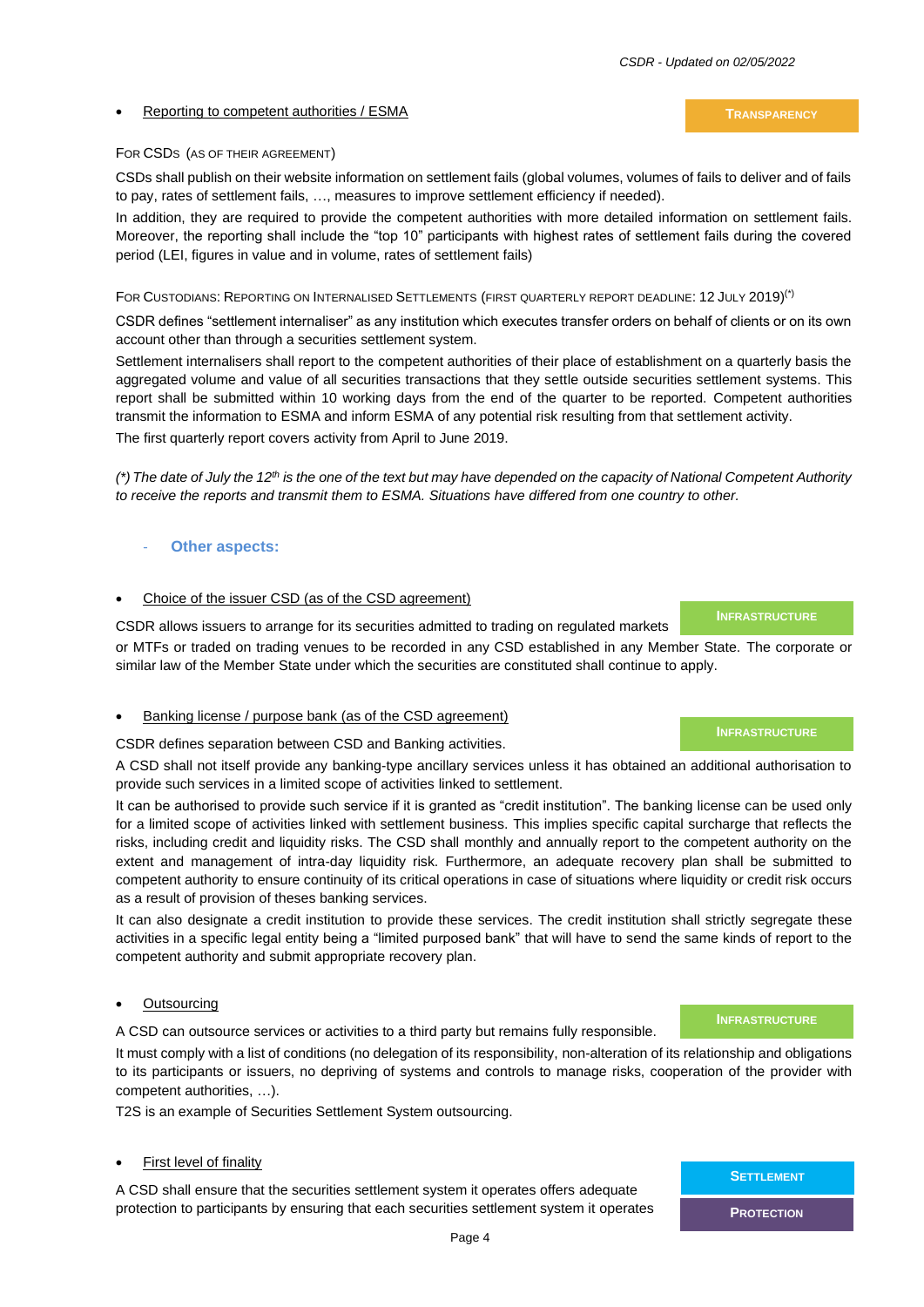defines the moments of entry and of irrevocability of transfer orders. It shall disclose the rules governing the finality of transfers of securities and cash in a securities settlement system.

#### • CSD links / interoperability (18th September 2019)

A CSD has the right to become a participant of another CSD and set up a standard link with that CSD. The request can be rejected for risk consideration. In that case the demander may complain to the competent authority of CSD having refused access.

Technical regulatory standards specify the risks to be taken into account.

#### Passport (as of CSD is agreed)

An authorised CSD may provide services covered by this authorisation within the territory

of the Union provided it has communicated to the competent authority of the home Member State the list of Member State in which it intends to operate, the services it wants to provide, the currencies it intends to process as well as the organisational structure in case of branch.

#### • Third country CSDs

An authorised CSD may maintain or establish link with third-country CSD. Third-country CSDs may also provide CSD services within the Union. This availability is subject to effective authorisation, supervision and oversight, ensuring full compliance with the prudential requirements applicable in that third country. Cooperation arrangements between ESMA and the responsible authorities in the third country should be established.

- **Progress update and way forward:**
- CSDs' agreement under CSDR

The list of agreed CSDs is available on the ESMA's website (see below).

#### Internal settlements' reporting (ISR)

Live. ESMA has issued a first analysis based on the reporting received via the National Competent Authorities. The ISR which was part of the EC's consultation has not been retained in the list of the 6 topics to potentially be reviewed.

#### Settlement disciplines regime (SDR)

The 1<sup>st</sup> February 2022 is the new start date (publication in the EU OJ on the 28<sup>th</sup> of January 2021). However this date may essentially relate to allocation/confirmation requirements and penalties:

- On the 24/11/2021, a joint agreement (between the EC, the EP and the Council) has been reached. Via the DLT Pilot Regime regulation, CSDR will be amended in order to permit a phasing of the settlement disciplines regime. Accordingly, the current buy-in, the one CCPs are required to apply following the Short Selling Regulation, will be maintained (CSDR intended to remove Article 15 from the SSR at the same time the SDR starts). However, given the European legislative process, it is likely that the new date will not be official before June 2022 since the next step (the proposal by ESMA of a new date for the mandatory buyin) will not be able to start until the CSDR amendment comes into effect, in March 2022.
- On the basis of this agreement between the three bodies, ESMA has written (on the  $17<sup>th</sup>$  of December 2021) to national competent authorities requesting them not to focus their supervisory action on the mandatory buy-in obligation from 1 February 2022. The letter from ESMA should therefore allow the different actors concerned to avoid systematically initiating a buy-in; a real relief for the industry, especially since the lack of answers to the many questions submitted to the Commission made it difficult to implement the mandatory buy-in in February.
- The French regulator (the AMF) has already responded favourably to ESMA's request in a press release dated 23 December 2021.

**INFRASTRUCTURE**

#### **INFRASTRUCTURE**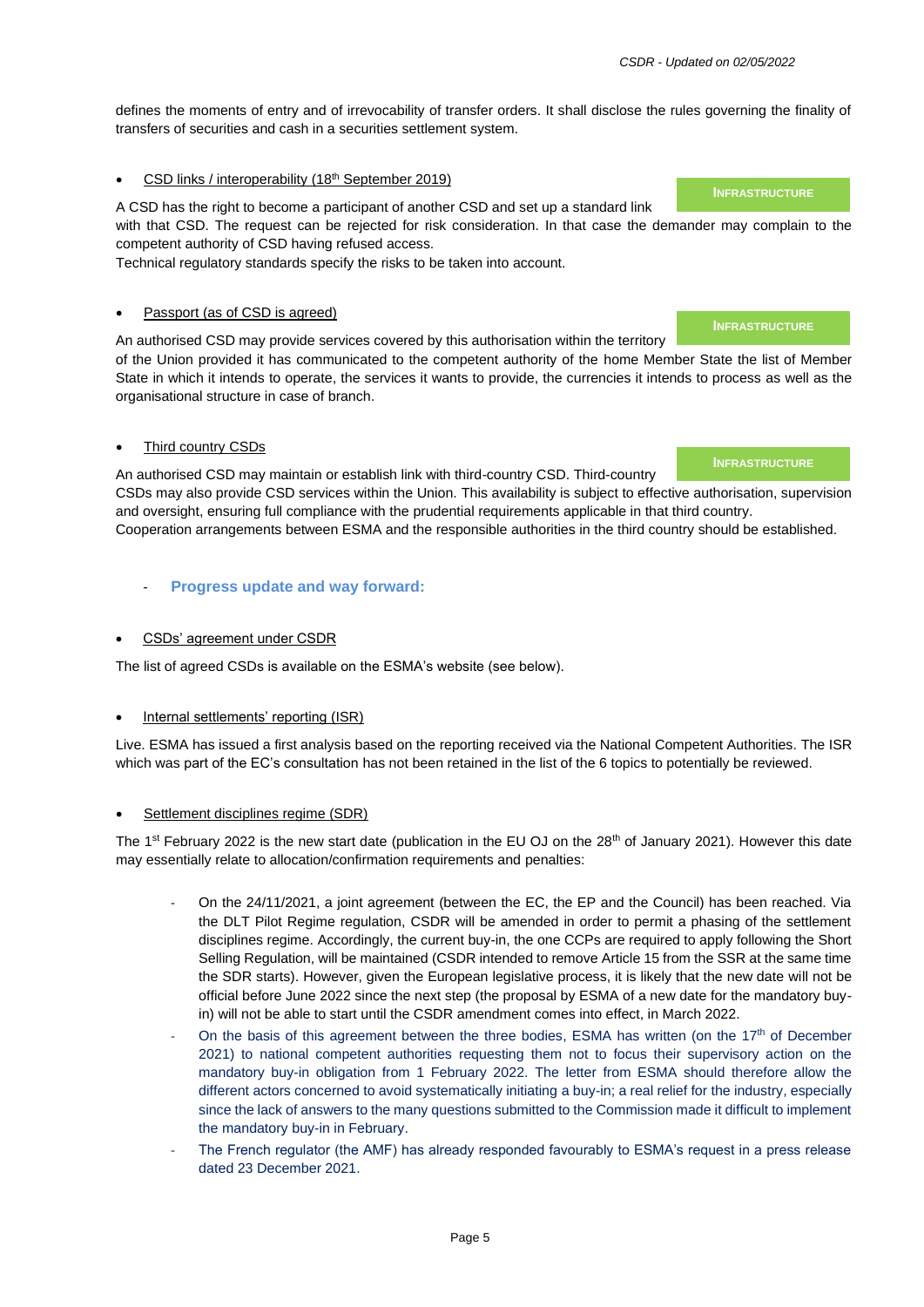Based on the outcome of the T2S CSDR TF, the European association of CSDs (ECSDA) has established its own framework. The aim is to ensure an harmonized application of CSDR (specifically on penalties) among CSDs (i.e. beyond T2S) thanks to a single rulebook. The document is updated regularly. EACH (European association of CCPs) has also issued its Frawework.

A list of the questions submitted to ESMA is available on their website. Most of the ones still open and related to SDR are now in the hands of the EC.

#### CONFIRMATION / ALLOCATION

ESMA's guidelines have been published.

#### PENALTIES

The settlement discipline regime now applies. However 3 CSDs (Croatia, Hungary and Norway) has announced they will start later since they are still waiting their CSDR agreement. Participants and CSDs will have to manage in parallel the run (for the daily reports related to February activity) and the dry run (for the monthly report sent in February and relating to the January activity). Indeed the processing of the monthly report is still be tested.

Incidentally, the collection of penalties by a CSD is unlikely to be harmonized among CSDs.

The dry run and the first days after the go live show more sorely the need for a single golden source gathering all the information required for the application of the settlement disciplines regime. The lack of such database is one of the sources of difficulties to run the process.

#### BUY-INS

Among the topics analysed by the associations one can mention:

- The operational workstream of a buy-in
- The scope of transactions for which a buy-in could be triggered
- The avoidance of multiple buy-ins for a single lack of securities and the related topics (the recognition by ESMA of the "pass-on" mechanism, the latter with a CCP is in the loop, chains of transactions with different intended settlement dates, …)
- The harmonization of the buy-in process among CCPs
- Specific cases like transactions on rights, open Repos, ...
- Impact on contractual arrangements
- A framework of Platform for Management of Buy-Ins

The pass-on mechanism and the definition of a buy-in agent are main ones.

Due to the December 2021 ESMA's letter, mandatory buy-in might not happen as of February 2022. The next step is for ESMA to issue an amemdment of the draft RTS (2018/1229) including a specific date which is expected to be in at least 2 years, to take into account the CSDR's review (see below).

#### **MESSAGES**

One must also cite the current work led by SWIFT on the new messages needed to support the settlement disciplines regime (penalty and buy-in).

For penalties, they have been part of the 2019's Change Release :

- a dedicated message (semt.044) originally designed by T2S will be used in the 2022 norm to circulate the daily and the monthly reports of penalties
- In parallel the MT537 and the MT548 have been modified to include the same information; to be noted the MT548 will be available only for the daily report and might not be proposed by all the CSDs.

For buy-ins:

an adaptation of the MT530 is foreseen in order to transmit the information related to the execution of a buy-in along the custody chain (from the buyer to the CSD).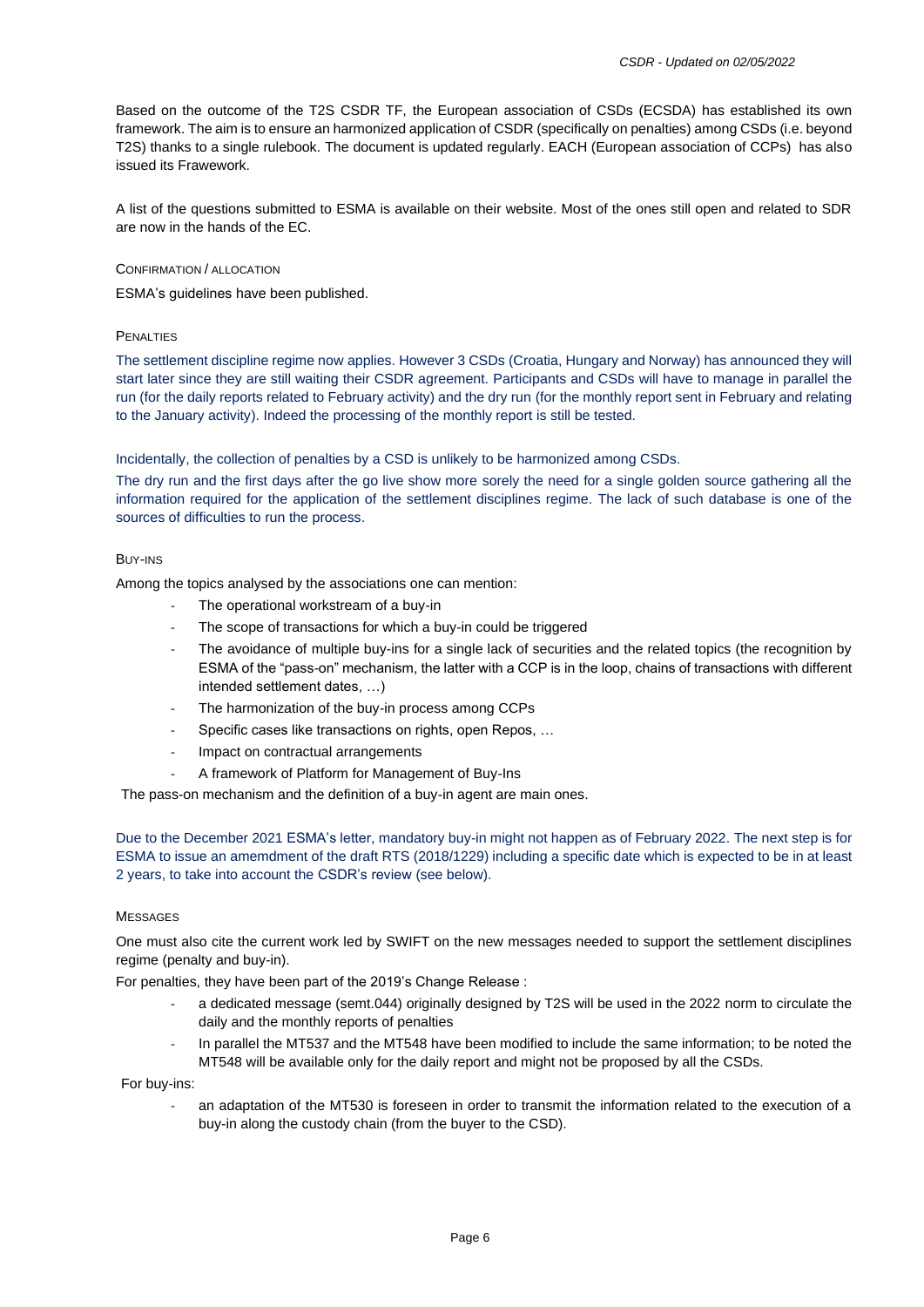#### CSDR's review

In the meantime, the process of the CSDR's review has started. After several surveys issued by ESMA in 2020 (on crossborder transactions, internalised settlements and a "blank page") and in 2021 wanting to get the feedback from some associations, the EC has published its consultation paper on the 8<sup>th</sup> of December 2020. Answers have been provided.

The topics covered were varied but of course the one that has been the focus of all attention is the regime of settlement disciplines. Although it has not already entered into force, some questions are dedicated to it in the consultation. This was great news for the industry, which has been relentless in pointing out the disastrous consequences of the introduction of the "mandatory buy-in".

The fact that the EC is seeking input from stakeholders on the need for a review of the regime, the changes to be made to it, is rather encouraging and could lead to hope for the abandonment of the "mandatory buy-in". On the other hand, the timetable mentioned by the EC posits the entry into force of the revision of the CSDR during 2022, and most certainly beyond the date of 1 February 2022 (date of application of the settlement disciplines). Consequently, if no further action is taken by the EC, the parties to the transaction could face a temporarily mandatory buy-in. An issue that will certainly be reflected in the responses to the consultation.

In parallel, the EC had included CSDR in its 2021 programme and stated "the forthcoming proposal will therefore set out a number of targeted modifications of CSDR, aimed at simplifying the rules as well as making them more proportionate and less burdensome for stakeholders", opening the door to a CSDR Refit. The EC report has been released on the 1<sup>st</sup> of July 2021 and the settlement disciplines will be part of the review process.

On 16 March 2022, the European Commission (EC) published its draft revision of the CSDR.

As regards the settlement discipline regime, the EC has considered the many comments and concerns that the industry has regularly raised through the professional associations as well as the suggestions submitted by the ESMA:

The proposal conditions the MBI implementation to at least one of these three criteria:

- the application of the penalties alone does not allow a satisfactory improvement of the settlement on the correct date,
- the settlement rate is lower than what can be observed in other regions,
- the suspension rate may impact/impact the Union's financial stability

The EC also reviews the scope of application of the mandatory buy-in : this would no longer apply in cases where the failing settlement is not due to the participants or when there is no trading parties.

Another important point, the text introduces the so-called "pass-on" mechanism to avoid triggering unnecessary buy-ins. Finally, the repurchase obligation could be limited to types of financial instruments or transactions or could be suspended in case of a major impact on the functioning of the markets.

The penalty regime would also be amended since, like the mandatory buy-ins, fails whose reason is not attributable to the participants and those not resulting from a "real" transaction become "out of scope".

#### Others on ESMA's side:

- Publication (8<sup>th</sup> of July 2021) of the report on provision of banking ancillary services
- Publication (2<sup>nd</sup> of August 2021) of the report on use of FinTech by CSDs

#### - **CSDR and Brexit:**

Internal settlements' reporting

The impact of Brexit on this reporting would have to be assessed.